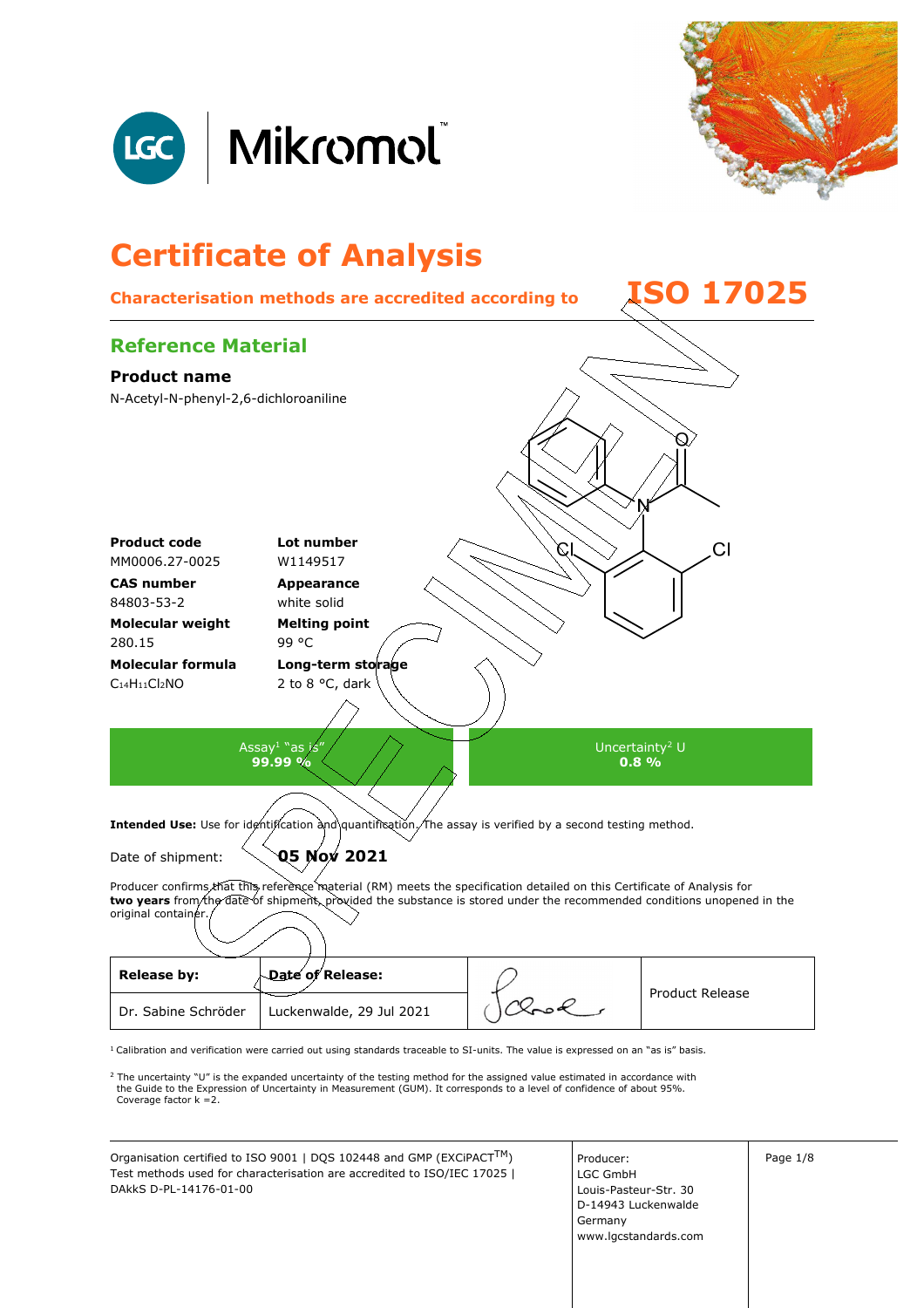

#### **Product information**

This RM is intended for laboratory use only and is not suitable for human or animal consumption. This RM conforms to the characteristics of a primary standard as described in the ICH Guidelines. The values quoted in this Certificate of Analysis are the producer's best estimate of the true values within the stated uncertainties and based on the techniques described in this Certificate of Analysis. The characterisation of this material was undertaken in accordance with the requirements of ISO/IEC 17025. The identity is verified by data from international scientific literature.

#### **Storage and handling**

Before usage of the RM, it should be allowed to warm to room temperature. No drying/is required, as assigned values are already corrected for the content of water and other volatile materials

Reference Material quality is controlled by regularly performed quality control tests (retests).

#### **Further content**

Assigned value

Purity

Identity

Revision table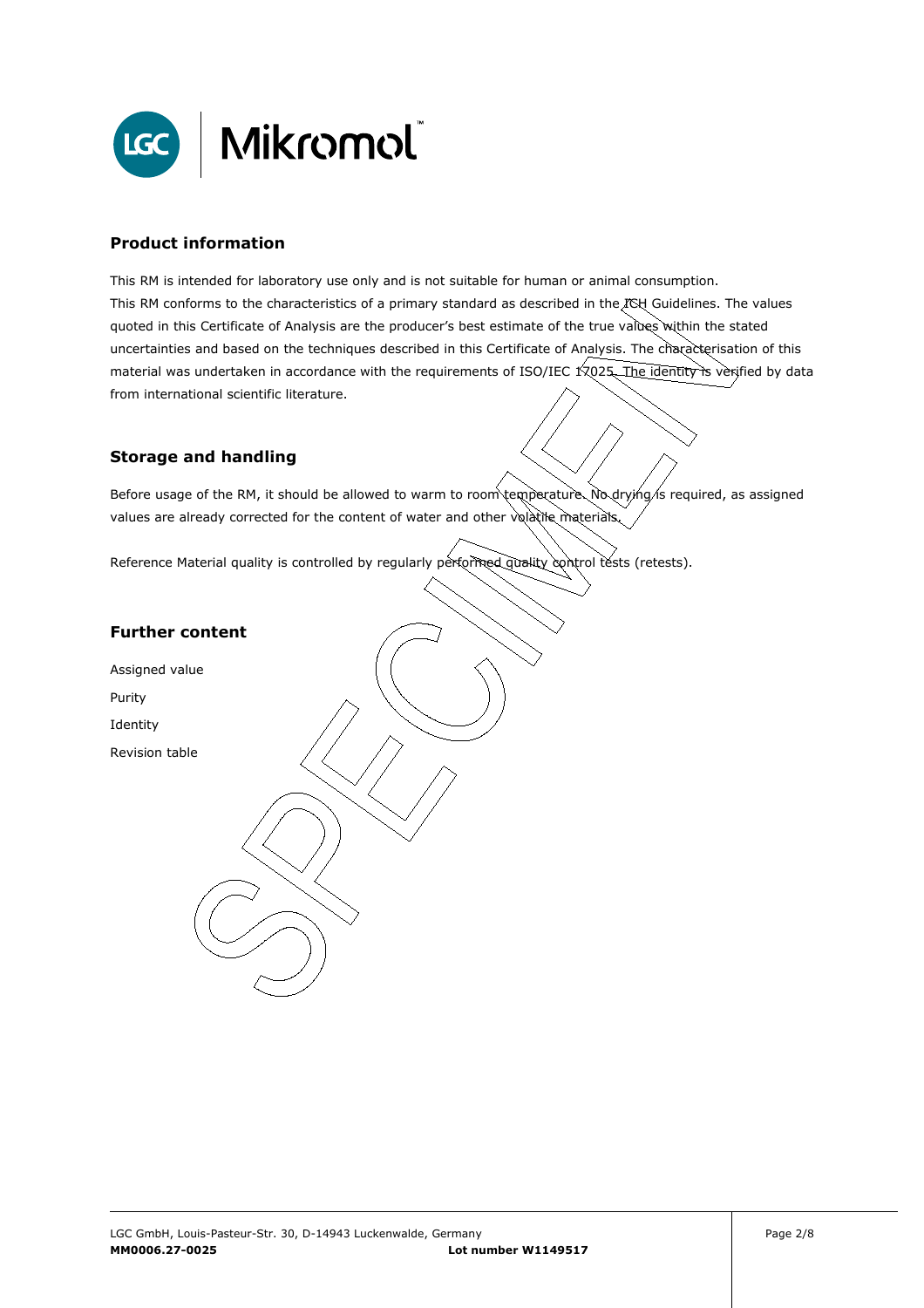

## **Assigned value**

**Assay "as is": 99.99 %; U = 0.79 %** 

The assay "as is" is assessed by carbon titration of elemental analysis and is equivalent to the assay based on the not-anhydrous and not-dried substance. The assay is verified by 100% method (mass balance). The verified result lies inside our acceptance criteria, i.e. less than 1.0 % difference to assay assigning technique.

For quantitative applications, use the assay as a calculation value on the  $\#$  as is basis". The uncertainty of the assay can be used for estimation/calculation of measurement uncertainty.

| Method 1: Value assigning technique - carbon titration of elemental analysis                                                                   |                                                                                                               |  |  |
|------------------------------------------------------------------------------------------------------------------------------------------------|---------------------------------------------------------------------------------------------------------------|--|--|
| <b>Method</b>                                                                                                                                  | percentage carbon found in relation to percentage<br>ન્દ્રarbon as calculated for molecular formula           |  |  |
| <b>Result</b> (mass fraction, $n = 3$ )                                                                                                        | $99.99$ %, $U = 0.79$ %                                                                                       |  |  |
|                                                                                                                                                |                                                                                                               |  |  |
| Method 2: Value verifying technique - 100% method                                                                                              |                                                                                                               |  |  |
| 100% method (mass balance) with<br>chromatographic purity by HPLC                                                                              |                                                                                                               |  |  |
| Result                                                                                                                                         | $99/94$ %                                                                                                     |  |  |
| The calculation of the 100% method follows the formula:<br>Purity (%)<br>Assay (%) = $(100 % - \cancel{\times} 0)$ atile contents (%)<br>100 % |                                                                                                               |  |  |
|                                                                                                                                                |                                                                                                               |  |  |
|                                                                                                                                                | Volatile contents are considered as absolute contributions and purity is considered as relative contribution. |  |  |
| Inorganic residués are excluded by additional tests.                                                                                           |                                                                                                               |  |  |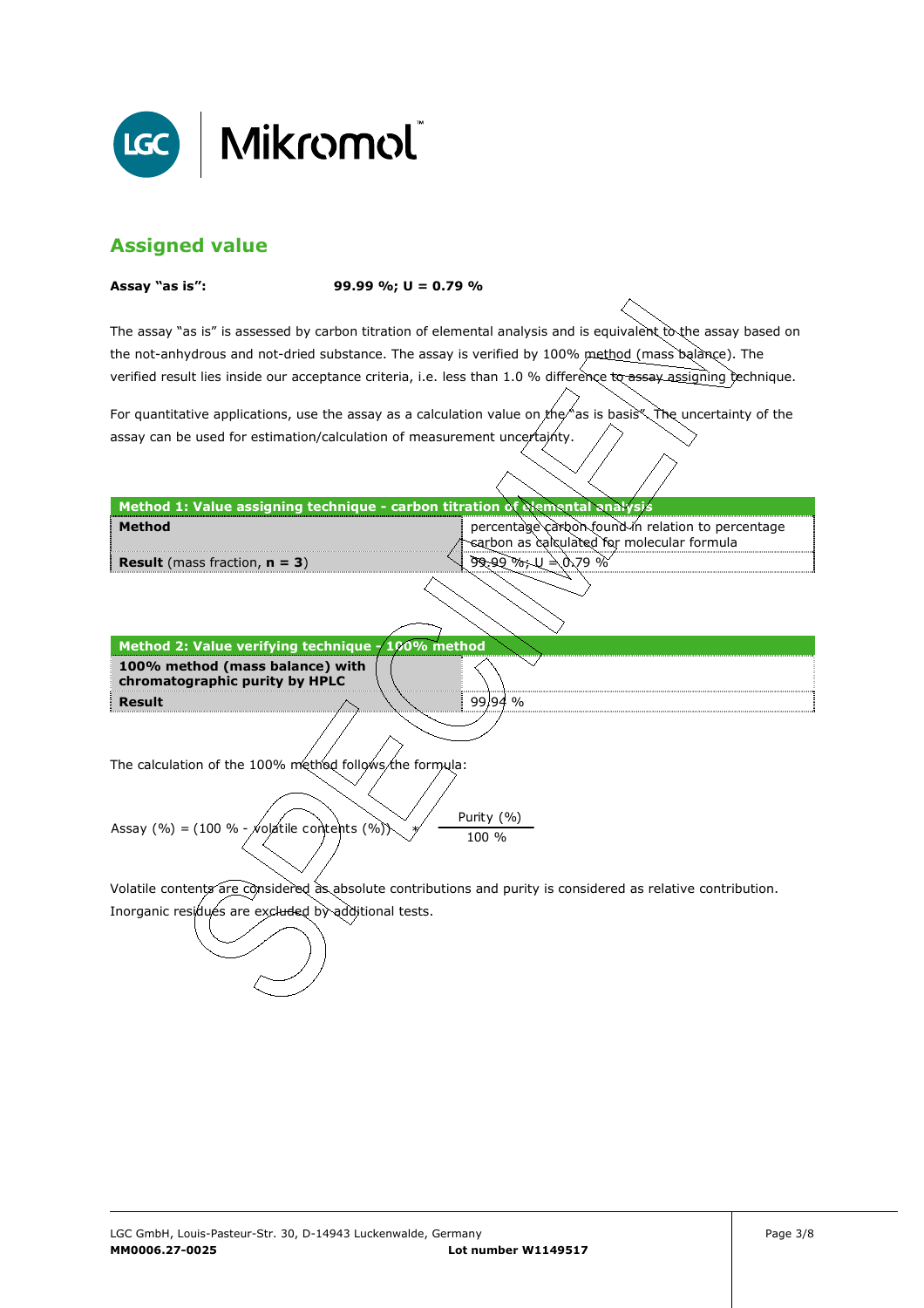

### **Purity**

**Purity by High Performance Liquid Chromatography (HPLC)** 

| <b>HPLC conditions:</b>          |                                                             |  |  |
|----------------------------------|-------------------------------------------------------------|--|--|
| Column                           | LiChrospher 60 RP-select B; 5 µm, 125 x 4 mm                |  |  |
| <b>Column temperature</b>        | 40 °C                                                       |  |  |
| <b>Detector</b>                  | DAD, 220 nm                                                 |  |  |
| Injector                         | Auto 2 µl; 0,277/mg/ml in Water/Acetonitrile 50/50<br>(v/v) |  |  |
| <b>Flow rate</b>                 | 1.0 ml/m $(n)$                                              |  |  |
| <b>Phase A</b>                   | Water, 0.1% H3PO4                                           |  |  |
| <b>Phase B</b>                   | Acetonitrile, 0.1 %H3PO4                                    |  |  |
| <b>Gradient program</b>          | $0-20$ min A/B 50/50 ( $\sqrt{V}$ )                         |  |  |
| HPLC chromatogram and peak table |                                                             |  |  |
| $\frac{3}{90}$<br>mAU            |                                                             |  |  |
|                                  |                                                             |  |  |
| 140                              |                                                             |  |  |
|                                  |                                                             |  |  |
| 120                              |                                                             |  |  |
|                                  |                                                             |  |  |
|                                  |                                                             |  |  |
| 100                              |                                                             |  |  |
|                                  |                                                             |  |  |
| 80                               |                                                             |  |  |
|                                  |                                                             |  |  |
|                                  |                                                             |  |  |
| 60                               |                                                             |  |  |
|                                  |                                                             |  |  |
|                                  |                                                             |  |  |
| 40                               |                                                             |  |  |
|                                  |                                                             |  |  |
| 20                               |                                                             |  |  |
|                                  |                                                             |  |  |
| 5.002                            |                                                             |  |  |
| 0                                |                                                             |  |  |
| $\frac{1}{25}$<br>5              | 7.5<br>12.5<br>17.5<br>15<br>10<br><u>min</u>               |  |  |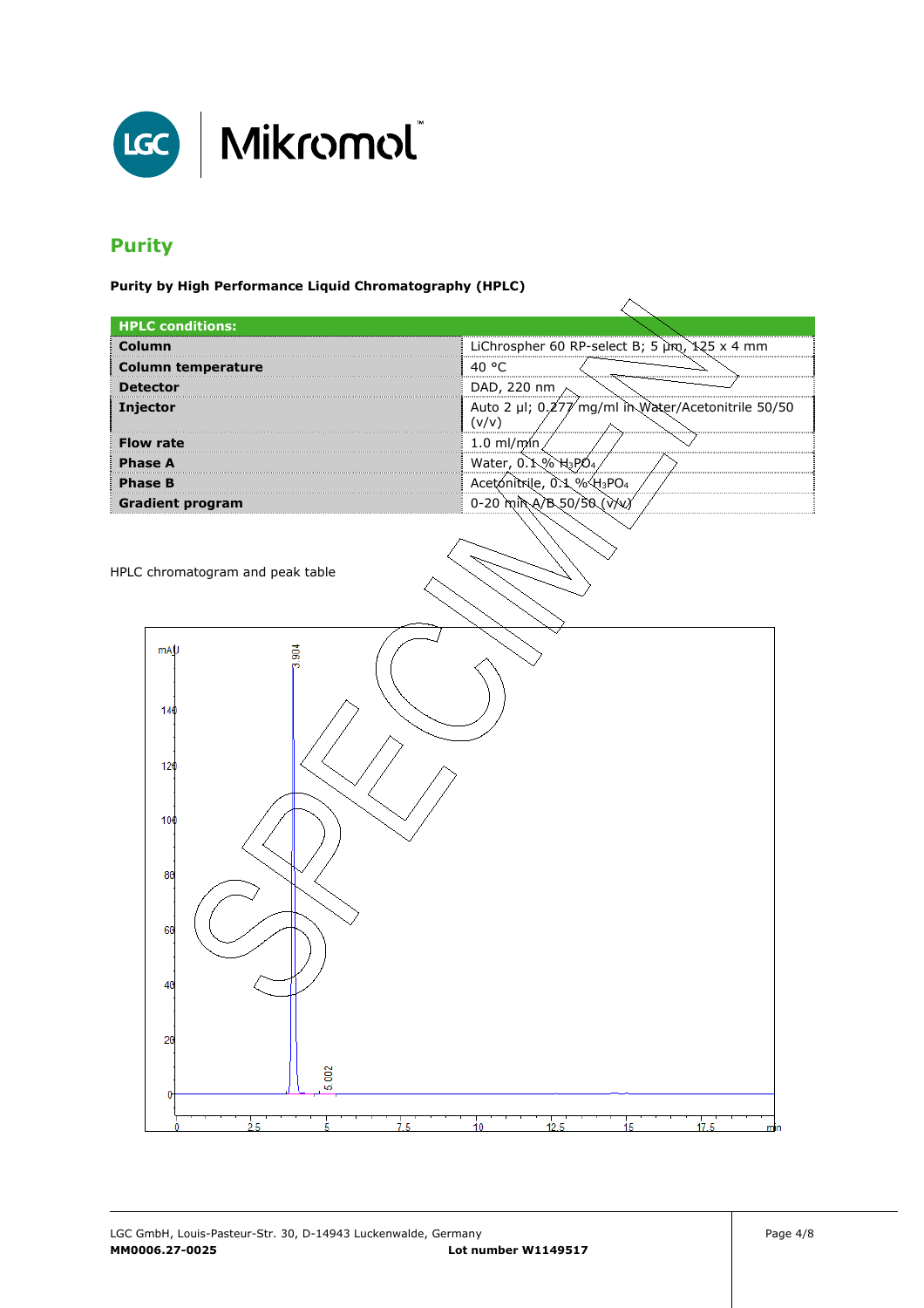

| Area percent report - sorted by signal |                       |         |                                        |  |
|----------------------------------------|-----------------------|---------|----------------------------------------|--|
| <b>Pk</b> #                            | <b>Retention time</b> | Area    | Area %                                 |  |
|                                        | 3.90                  | 1124.15 | 99.94                                  |  |
|                                        | 5.00                  | 0.72    | 0.06                                   |  |
| <b>Totals</b>                          |                       | 1124.87 | nde de communes en communications en c |  |

The content of the analyte was determined as ratio of the peak area of the analyte and the cumulative areas of the purities, added up to 100 %. System peaks were ignored in calculation.

| Result $(n = 6)$                   | 99.94%; $U = 0.19\%$                                                                   |
|------------------------------------|----------------------------------------------------------------------------------------|
| <b>Volatile content</b>            |                                                                                        |
|                                    |                                                                                        |
| <b>Water content</b>               |                                                                                        |
| <b>Method</b>                      | Karl Fischer titration                                                                 |
| <b>Result</b> $(n = 3)$            | Nø significant amounts of water were detected (< 0.05 %).                              |
| $*$ not accredited testing method  |                                                                                        |
| <b>Residual solvents</b>           |                                                                                        |
| <b>Method</b>                      | $\n  1H-NMR$                                                                           |
| <b>Result</b> $(n = 1)$            | No significant amounts of residual solvents were detected (< $0.05 \%$ ). <sup>*</sup> |
| $^*$ not accredited resting method |                                                                                        |
| <b>Inorganic residues</b>          |                                                                                        |
| Method: Elementary analysis        |                                                                                        |

Inorganic residues can be excluded by elementary analysis (CHN).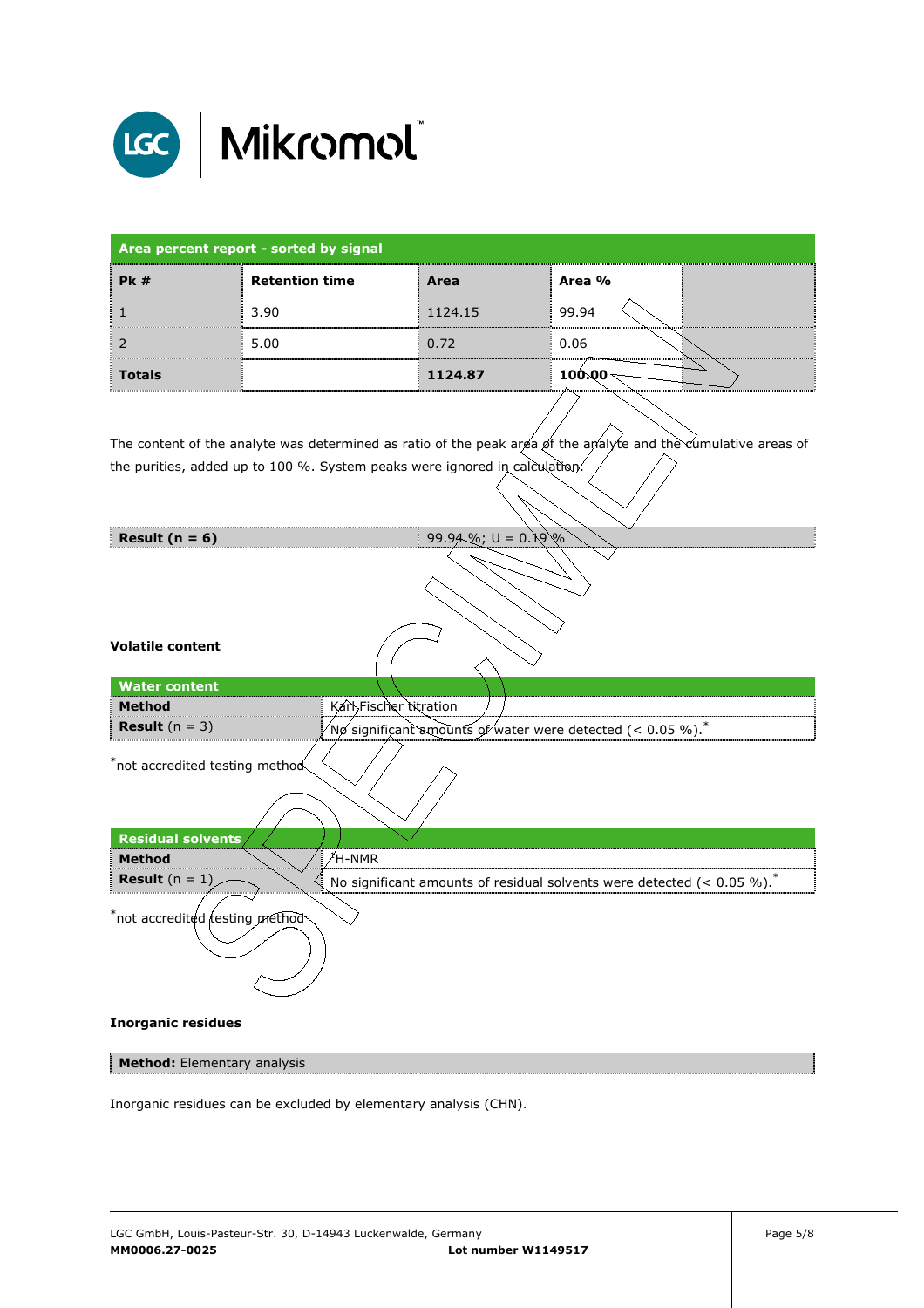

## **Identity**

The identity is assessed by ISO/IEC 17025 accredited testing methods.

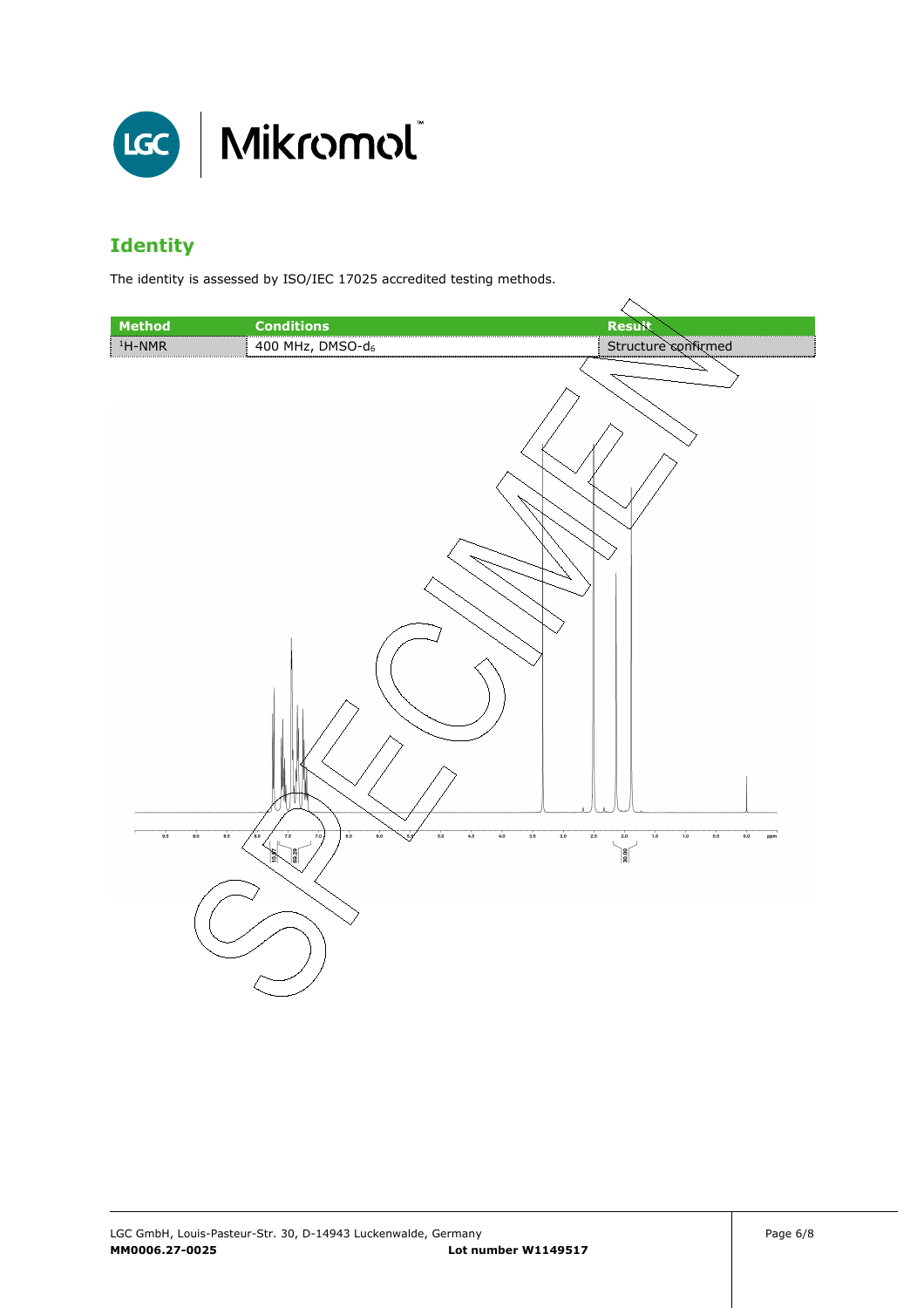

| <b>Method</b>                                                                                                                                                                               | <b>Conditions</b>                                                                                                      | <b>Result</b>                                                                                       |
|---------------------------------------------------------------------------------------------------------------------------------------------------------------------------------------------|------------------------------------------------------------------------------------------------------------------------|-----------------------------------------------------------------------------------------------------|
| MS                                                                                                                                                                                          | EI, 70eV, detector temperature: 280 °C                                                                                 | Structure confirmed                                                                                 |
| Abundance<br>750000<br>700000<br>650000<br>600000<br>550000<br>500000<br>450000<br>400000<br>350000<br>300000<br>250000<br>200000<br>150000<br>100000<br>50000<br>35<br>$m/z \rightarrow 0$ | 167<br>43<br>77<br>139<br>65<br><b>QC</b><br>118<br>145<br>88<br>جلجسينة<br>40<br>60<br>80<br>100<br>120<br>160<br>140 | 237<br>201<br>279<br>281<br>204<br>174<br>229<br>264<br>Ш<br>180<br>260<br>200<br>220<br>240<br>280 |
|                                                                                                                                                                                             |                                                                                                                        |                                                                                                     |